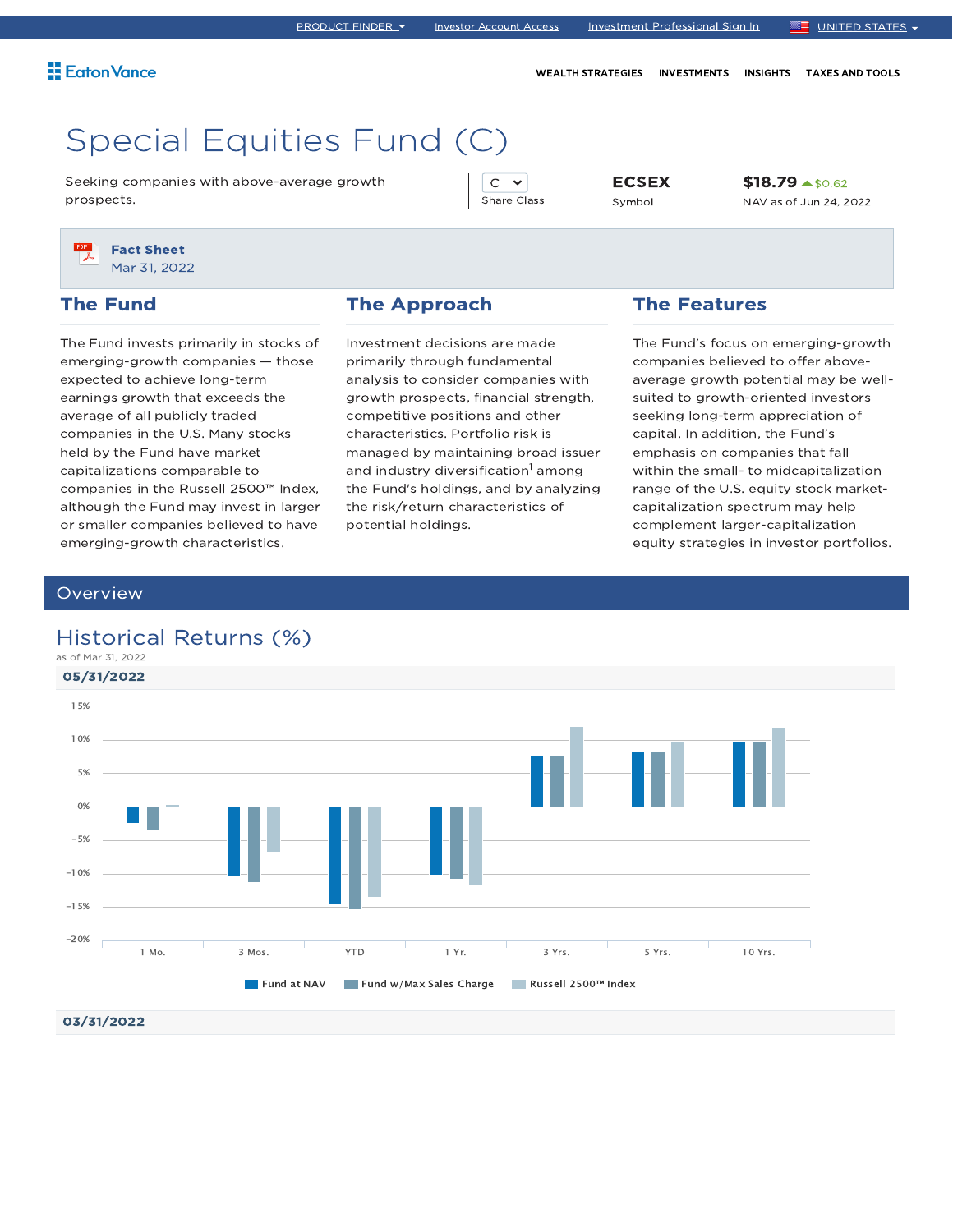

| 05/31/2022                       |         |          |          |          |       |       |       |
|----------------------------------|---------|----------|----------|----------|-------|-------|-------|
| <b>Fund at NAV</b>               | $-2.44$ | $-10.37$ | $-14.55$ | $-10.09$ | 7.69  | 8.34  | 9.65  |
| Fund w/Max Sales Charge          | $-3.41$ | $-11.27$ | $-15.40$ | $-10.87$ | 7.69  | 8.34  | 9.65  |
| Russell 2500™ Index <sup>2</sup> | 0.34    | $-6.75$  | $-13.55$ | $-11.62$ | 12.04 | 9.75  | 11.99 |
| 03/31/2022                       |         |          |          |          |       |       |       |
| <b>Fund at NAV</b>               | $-0.78$ | $-5.40$  | $-5.40$  | 3.26     | 11.33 | 10.54 | 9.73  |
|                                  |         |          |          |          |       |       |       |

Past performance is no guarantee of future results. Investment return and principal value will fluctuate so that shares, when redeemed, may be worth more or less than their original cost. Performance is for the stated time period only; due to market volatility, the Fund's current performance may be lower or higher than quoted. Returns are historical and are calculated by determining the percentage change in net asset value (NAV) with all distributions reinvested. Returns for other classes of shares offered by the Fund are different. Performance less than or equal to one year is cumulative. Max Sales Charge: 1%.

**Fund w/Max Sales Charge 2.38 component component component component component component component component component component component component component component component component component component component co** Russell 2500™ Index 1.59 -5.82 -5.82 0.34 13.78 11.57 12.08 2

#### Fund Facts as of May 31, 2022

| 04/22/1968        |
|-------------------|
| Growth of capital |
| \$55.3M           |
| \$1000            |
| 1.93%             |
| 1.93%             |
| 277905709         |
|                   |

### Top 10 Holdings  $(\%)^{5,6}$ as of Mar 31, 2022

| <b>Performance Food Group Co</b>     | 3.00  |
|--------------------------------------|-------|
| <b>CBIZ Inc</b>                      | 2.82  |
| <b>Terminix Global Holdings Inc</b>  | 2.51  |
| <b>Valvoline Inc</b>                 | 2.43  |
| <b>Cargurus Inc</b>                  | 2.33  |
| <b>R1 RCM Inc</b>                    | 2.26  |
| <b>Envista Holdings Corp</b>         | 2.17  |
| F5 Inc                               | 2.14  |
| <b>Selective Insurance Group Inc</b> | 2.09  |
| <b>Herc Holdings Inc</b>             | 1.97  |
| Total                                | 23.73 |

# Portfolio Management

**J. Griffith Noble, CFA** Managed Fund since 2015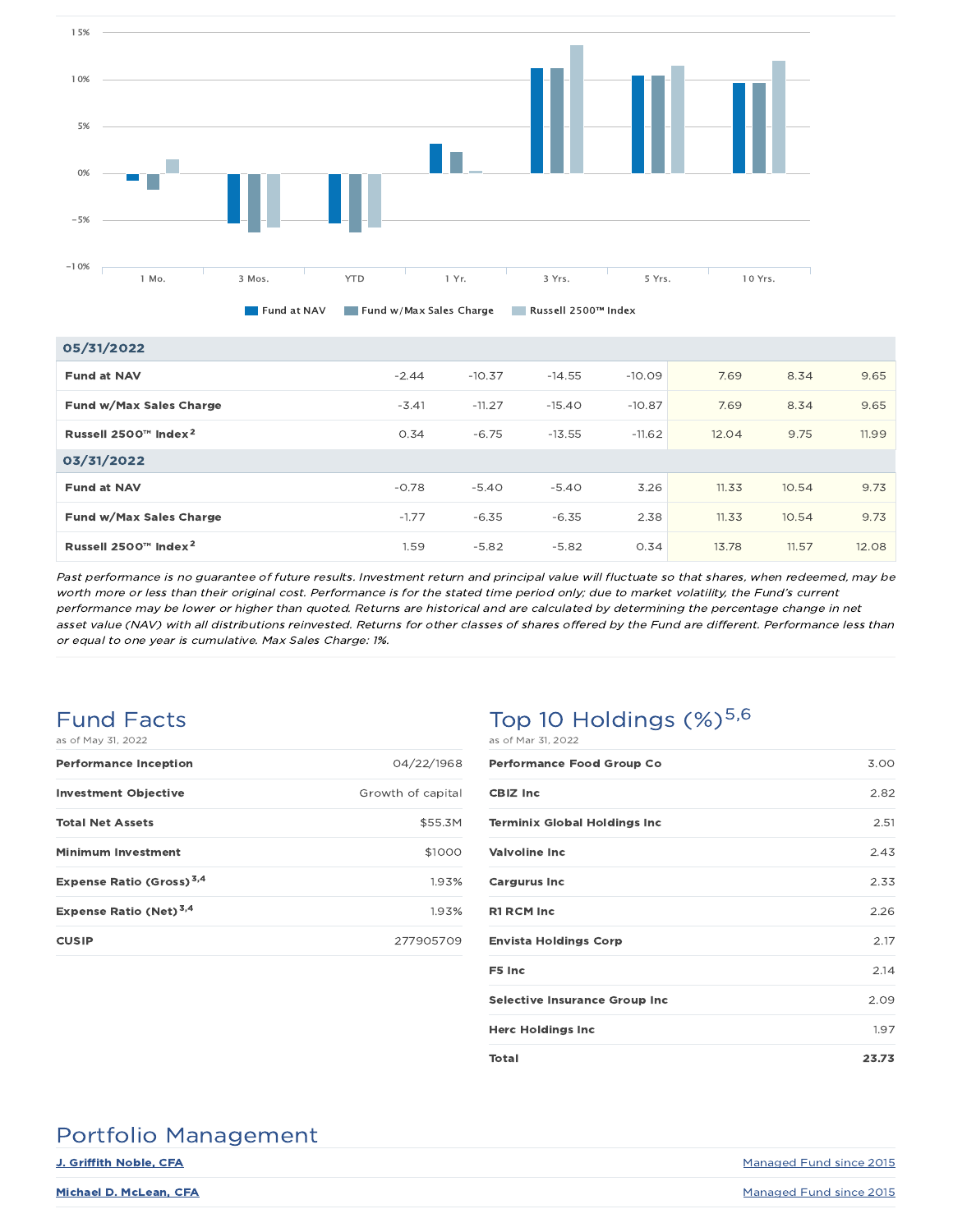Portfolio profile subject to change due to active management. Percentages may not total 100% due to rounding.

# About Risk:

The value of investments held by the Fund may increase or decrease in response to economic, and financial events (whether real, expected or perceived) in the U.S. and global markets. The value of equity securities is sensitive to stock market volatility. Smaller companies are generally subject to greater price fluctuations, limited liquidity, higher transaction costs and higher investment risk than larger, more established companies. Investments in foreign instruments or currencies can involve greater risk and volatility than U.S. investments because of adverse market, economic, political, regulatory, geopolitical, currency exchange rates or other conditions. The Fund is exposed to liquidity risk when trading volume, lack of a market maker or trading partner, large position size, market conditions, or legal restrictions impair its ability to sell particular investments or to sell them at advantageous market prices. The impact of the coronavirus on global markets could last for an extended period and could adversely affect the Fund's performance. No fund is a complete investment program and you may lose money investing in a fund. The Fund may engage in other investment practices that may involve additional risks and you should review the **Fund prospectus** for a complete description.

#### 1. Diversification cannot ensure a profit or eliminate the risk of loss.

2. Russell 2500™ Index is an unmanaged index of approximately 2,500 small- and midcap U.S. stocks. Unless otherwise stated, index returns do not reflect the effect of any applicable sales charges, commissions, expenses, taxes or leverage, as applicable. It is not possible to invest directly in an index. Historical performance of the index illustrates market trends and does not represent the past or future performance of the fund.

3. Source: Fund prospectus.

4. Net expense ratio reflects a contractual expense reimbursement that continues through 04/30/22. Without the reimbursement, if applicable, performance would have been lower.

5. Top 10 Holdings excludes cash and equivalents.

6. Percent of total net assets.

#### Performance

### Historical Returns (%)

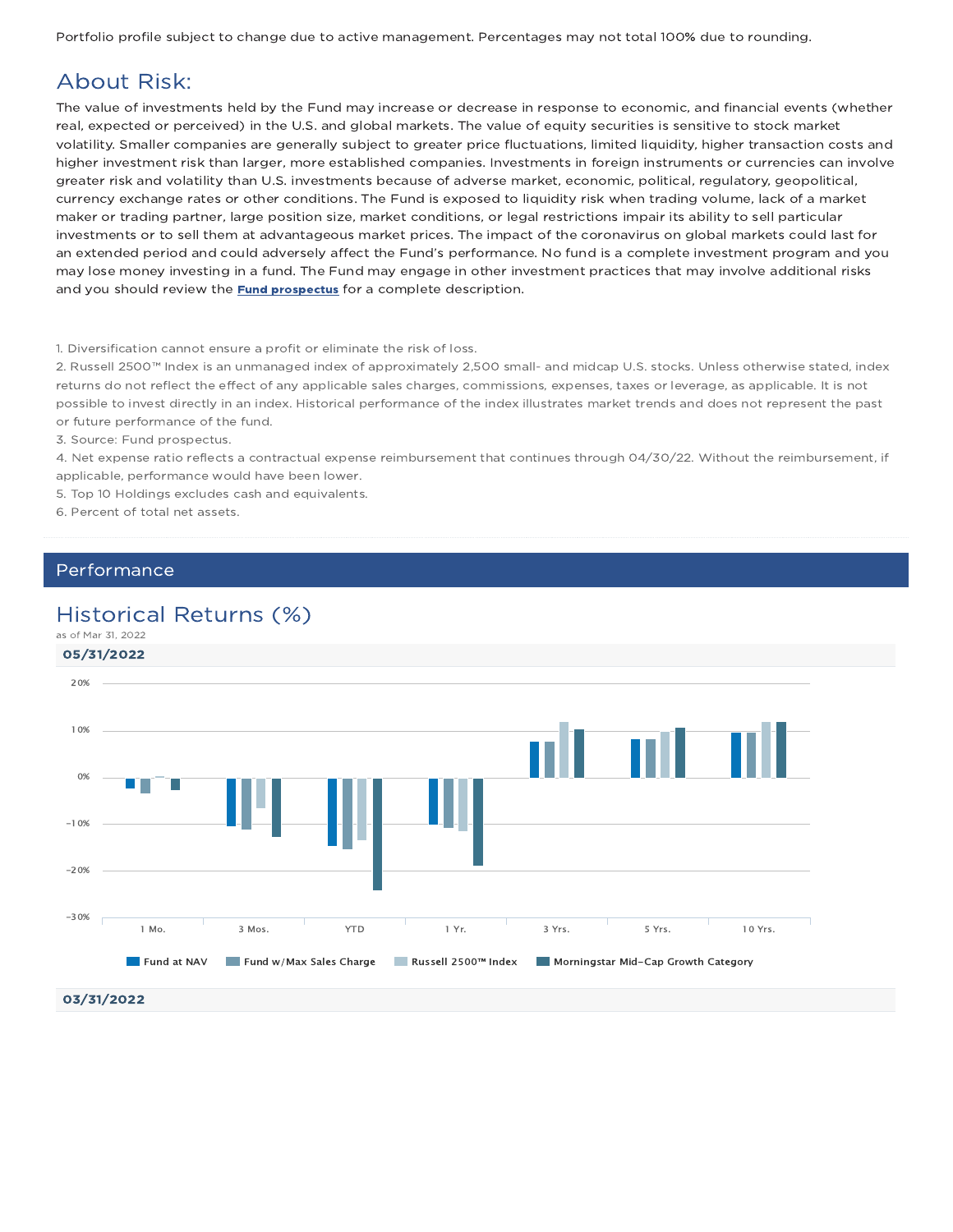

| 05/31/2022                                       |                   |          |          |          |       |       |       |
|--------------------------------------------------|-------------------|----------|----------|----------|-------|-------|-------|
| <b>Fund at NAV</b>                               | $-2.44$           | $-10.37$ | $-14.55$ | $-10.09$ | 7.69  | 8.34  | 9.65  |
| Fund w/Max Sales Charge                          | $-3.41$           | $-11.27$ | $-15.40$ | $-10.87$ | 7.69  | 8.34  | 9.65  |
| Russell 2500™ Index <sup>2</sup>                 | 0.34              | $-6.75$  | $-13.55$ | $-11.62$ | 12.04 | 9.75  | 11.99 |
| Morningstar Mid-Cap Growth Category <sup>7</sup> | $-2.76$           | $-12.71$ | $-24.19$ | $-18.90$ | 10.50 | 10.78 | 11.98 |
| 03/31/2022                                       |                   |          |          |          |       |       |       |
| <b>Fund at NAV</b>                               | $-0.78$           | $-5.40$  | $-5.40$  | 3.26     | 11.33 | 10.54 | 9.73  |
| Fund w/Max Sales Charge                          | $-1.77$           | $-6.35$  | $-6.35$  | 2.38     | 11.33 | 10.54 | 9.73  |
| Russell 2500™ Index <sup>2</sup>                 | 1.59              | $-5.82$  | $-5.82$  | 0.34     | 13.78 | 11.57 | 12.08 |
| Morningstar Mid-Cap Growth Category <sup>7</sup> | 1.00 <sub>1</sub> | $-12.35$ | $-12.35$ | $-4.00$  | 15.34 | 14.79 | 12.63 |

Past performance is no guarantee of future results. Investment return and principal value will fluctuate so that shares, when redeemed, may be worth more or less than their original cost. Performance is for the stated time period only; due to market volatility, the Fund's current performance may be lower or higher than quoted. Returns are historical and are calculated by determining the percentage change in net asset value (NAV) with all distributions reinvested. Returns for other classes of shares offered by the Fund are different. Performance less than or equal to one year is cumulative. Max Sales Charge: 1%.

# Calendar Year Returns (%)

|                                  | 2012  | 2013  | 2014 | 2015    | 2016  | 2017  | 2018     | 2019  | 2020  | 2021  |
|----------------------------------|-------|-------|------|---------|-------|-------|----------|-------|-------|-------|
| <b>Fund at NAV</b>               | 5.77  | 35.59 | 1.01 | $-3.68$ | 14.57 | 14.46 | $-5.66$  | 27.14 | 12.00 | 18.02 |
| Russell 2500™ Index <sup>2</sup> | 17.88 | 36.80 | 7.07 | $-2.90$ | 17.59 | 16.81 | $-10.00$ | 27.77 | 19.99 | 18.18 |

Fund Facts

| Expense Ratio (Gross) <sup>3,4</sup> | 1.93%      |
|--------------------------------------|------------|
| Expense Ratio (Net) $3,4$            | 1.93%      |
| <b>Performance Inception</b>         | 04/22/1968 |
| <b>Distribution Frequency</b>        | Annually   |

# Risk Measures (3 Year)<sup>8</sup>

| as of May 31, 2022            |         |
|-------------------------------|---------|
| Alpha (%)                     | $-2.04$ |
| Beta                          | 0.81    |
| <b>R-Squared (%)</b>          | 92.14   |
| <b>Standard Deviation (%)</b> | 19.21   |
| <b>Sharpe Ratio</b>           | 0.36    |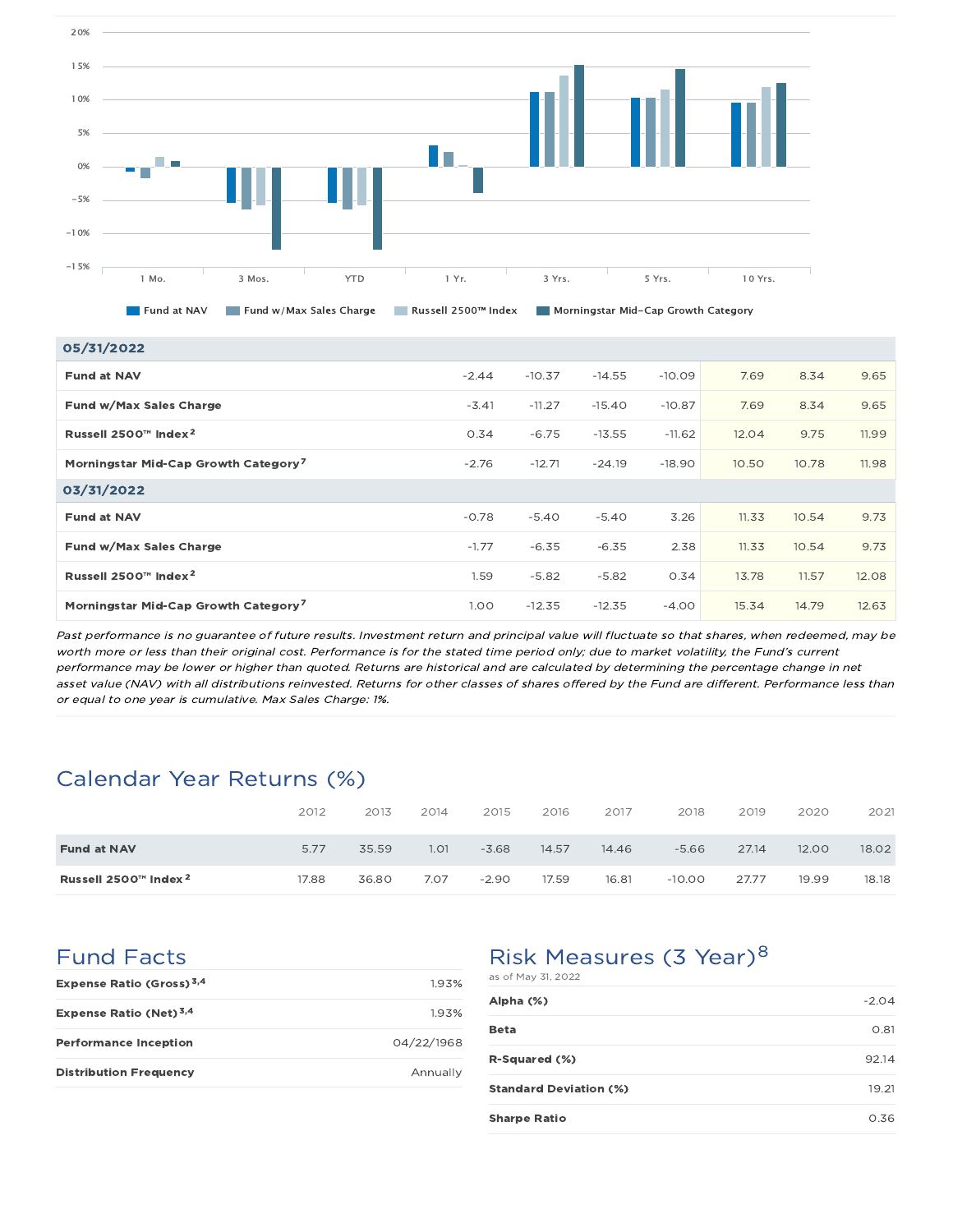## Morningstar Rating™

s of May 31, 2022

| <b>Time Period</b> | Rating | Funds in<br>Mid-Cap Growth<br>Category |
|--------------------|--------|----------------------------------------|
| Overall            | ***    | 532                                    |
| 3 Years            | ***    | 532                                    |
| 5 Years            | ***    | 496                                    |
| 10 Years           | **     | 379                                    |

The Morningstar Rating™ for funds, or "star rating", is calculated for managed products (including mutual funds and exchange-traded funds) with at least a three-year history. Exchange-traded funds and open-ended mutual funds are considered a single population for comparative purposes. It is calculated based on a Morningstar Risk-Adjusted Return measure that accounts for variation in a managed product's monthly excess performance, placing more emphasis on downward variations and rewarding consistent performance. The top 10% of products in each product category receive 5 stars, the next 22.5% receive 4 stars, the next 35% receive 3 stars, the next 22.5% receive 2 stars, and the bottom 10% receive 1 star.

The Overall Morningstar Rating for a managed product is derived from a weighted average of the performance figures associated with its three-, five-, and 10-year (if applicable) Morningstar Rating metrics. The weights are: 100% three-year rating for 36-59 months of total returns, 60% five-year rating/40% three-year rating for 60-119 months of total returns, and 50% 10-year rating/30% five-year rating/20% three-year rating for 120 or more months of total returns. While the 10-year overall star rating formula seems to give the most weight to the 10-year period, the most recent three-year period actually has the greatest impact because it is included in all three rating periods. Star ratings do not reflect the effect of any applicable sales load. Hollow stars denote Morningstar Extended Performance Ratings and are considered estimates based on the performance of the fund's oldest share class, adjusted for fees and expenses.

©2022 Morningstar. All Rights Reserved. The information contained herein: (1) is proprietary to Morningstar and/or its content providers; (2) may not be copied or distributed; and (3) is not warranted to be accurate, complete or timely. Neither Morningstar nor its content providers are responsible for any damages or losses arising from any use of this information.

# NAV History

| Date         | <b>NAV</b> | NAV Change |
|--------------|------------|------------|
| Jun 24, 2022 | \$18.79    | \$0.62     |
| Jun 23, 2022 | \$18.17    | \$0.26     |
| Jun 22, 2022 | \$17.91    | \$0.03     |
| Jun 21, 2022 | \$17.88    | \$0.20     |
| Jun 17, 2022 | \$17.68    | \$0.23     |
| Jun 16, 2022 | \$17.45    | $-$0.76$   |
| Jun 15, 2022 | \$18.21    | \$0.25     |
| Jun 14, 2022 | \$17.96    | $-$0.08$   |
| Jun 13, 2022 | \$18.04    | $-$0.73$   |
| Jun 10, 2022 | \$18.77    | $-$0.49$   |

# Distribution History 9

| Ex-Date                                                                                                               | Distribution | Reinvest NAV |
|-----------------------------------------------------------------------------------------------------------------------|--------------|--------------|
|                                                                                                                       |              |              |
| No records in this table indicates that there has not been a distribution greater than .0001 within the past 3 years. |              |              |

Fund prospectus

# Capital Gain History 9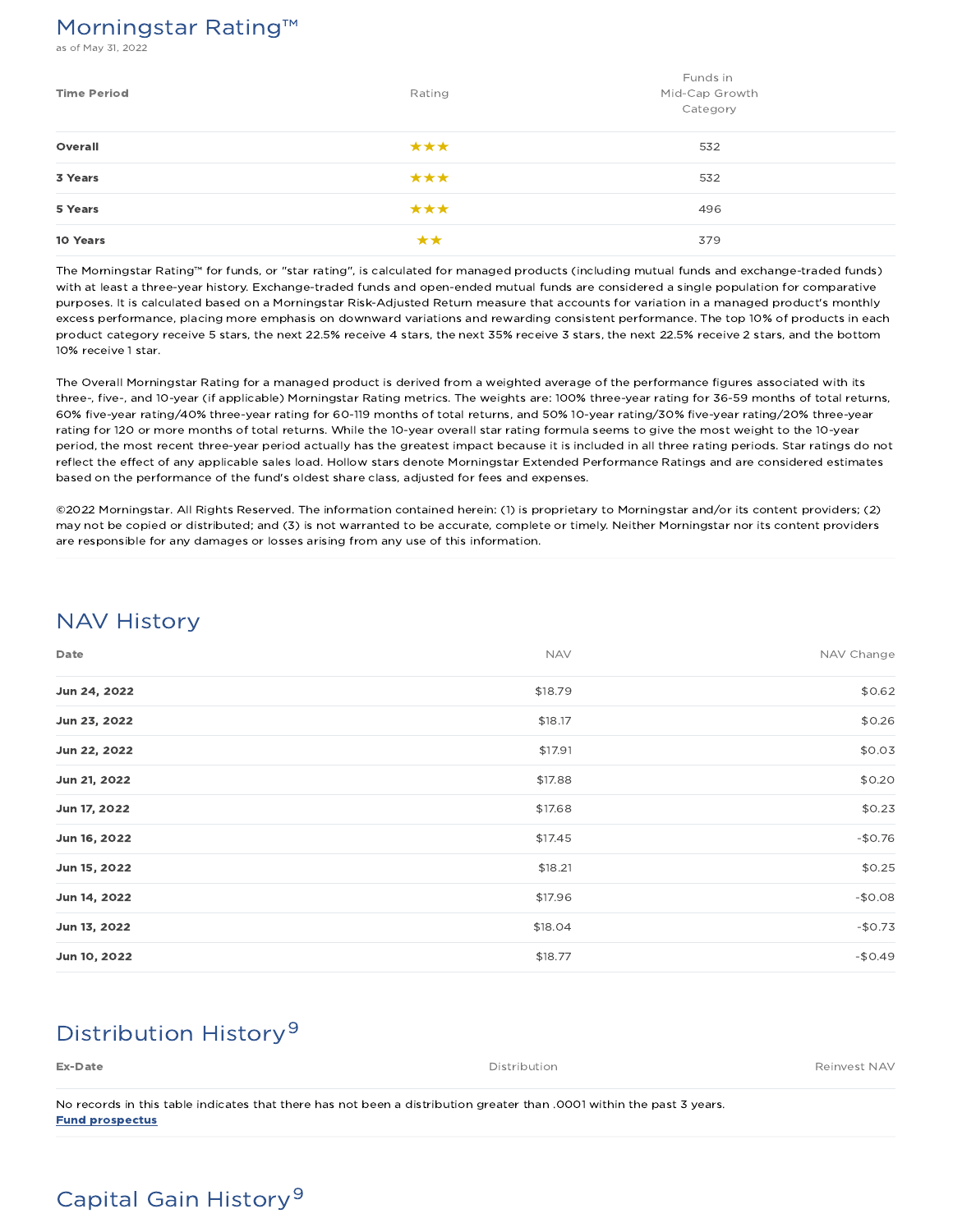| Ex-Date      | Short-Term | Long-Term | Reinvest NAV |
|--------------|------------|-----------|--------------|
| Dec 07, 2021 | \$0.98150  | \$2,71920 | \$22.39      |
| Dec 08, 2020 |            | \$0,51810 | \$21.91      |
| Aug 18, 2020 | \$0.02120  | \$0.19060 | \$19.94      |
| Dec 05, 2019 | \$0.18080  | \$0.65320 | \$20.62      |
| Aug 08, 2019 | \$0.04430  | \$0.19380 | \$21.11      |

No records in this table indicates that there has not been a capital gain greater than .0001 within the past 3 years. Fund prospectus

Portfolio profile subject to change due to active management. Percentages may not total 100% due to rounding.

## About Risk:

The value of investments held by the Fund may increase or decrease in response to economic, and financial events (whether real, expected or perceived) in the U.S. and global markets. The value of equity securities is sensitive to stock market volatility. Smaller companies are generally subject to greater price fluctuations, limited liquidity, higher transaction costs and higher investment risk than larger, more established companies. Investments in foreign instruments or currencies can involve greater risk and volatility than U.S. investments because of adverse market, economic, political, regulatory, geopolitical, currency exchange rates or other conditions. The Fund is exposed to liquidity risk when trading volume, lack of a market maker or trading partner, large position size, market conditions, or legal restrictions impair its ability to sell particular investments or to sell them at advantageous market prices. The impact of the coronavirus on global markets could last for an extended period and could adversely affect the Fund's performance. No fund is a complete investment program and you may lose money investing in a fund. The Fund may engage in other investment practices that may involve additional risks and you should review the **Fund prospectus** for a complete description.

2. Russell 2500™ Index is an unmanaged index of approximately 2,500 small- and midcap U.S. stocks. Unless otherwise stated, index returns do not reflect the effect of any applicable sales charges, commissions, expenses, taxes or leverage, as applicable. It is not possible to invest directly in an index. Historical performance of the index illustrates market trends and does not represent the past or future performance of the fund.

3. Source: Fund prospectus.

4. Net expense ratio reflects a contractual expense reimbursement that continues through 04/30/22. Without the reimbursement, if applicable, performance would have been lower.

7. The Morningstar Mid-Cap Growth Category includes funds that invest in U.S. companies of all sizes or focus on mid-cap names with growth characteristics such as high earnings growth and high valuations.

8. Alpha measures risk-adjusted performance, showing excess return delivered at the same risk level as the benchmark. Beta measures the volatility of a fund relative to the overall market. R-Squared represents the percentage of the portfolio's movement that can be explained by the general movement of the market. Standard deviation measures the historic volatility of a fund. Sharpe Ratio uses standard deviation and excess return to determine reward per unit of risk.

9. A portion of the Fund's returns may be comprised of return of capital or short term capital gains. The Fund will determine the tax characteristics of all Fund distributions after the end of the calendar year and will provide shareholders such information at that time. Please consult your tax advisor for further information.

### Portfolio

03/31/2022 Asset Mix (%)<sup>6,10</sup> as of Mar 31, 2022

# Portfolio Statistics

| as of Mar 31, 2022         |        |
|----------------------------|--------|
| <b>Average Market Cap</b>  | \$7.7B |
| Price/Earnings Ratio       | 21.72  |
| <b>Number of Holdings</b>  | 78     |
| <b>Price/Book Ratio</b>    | 3.31   |
| Active Share <sup>11</sup> | 93.77% |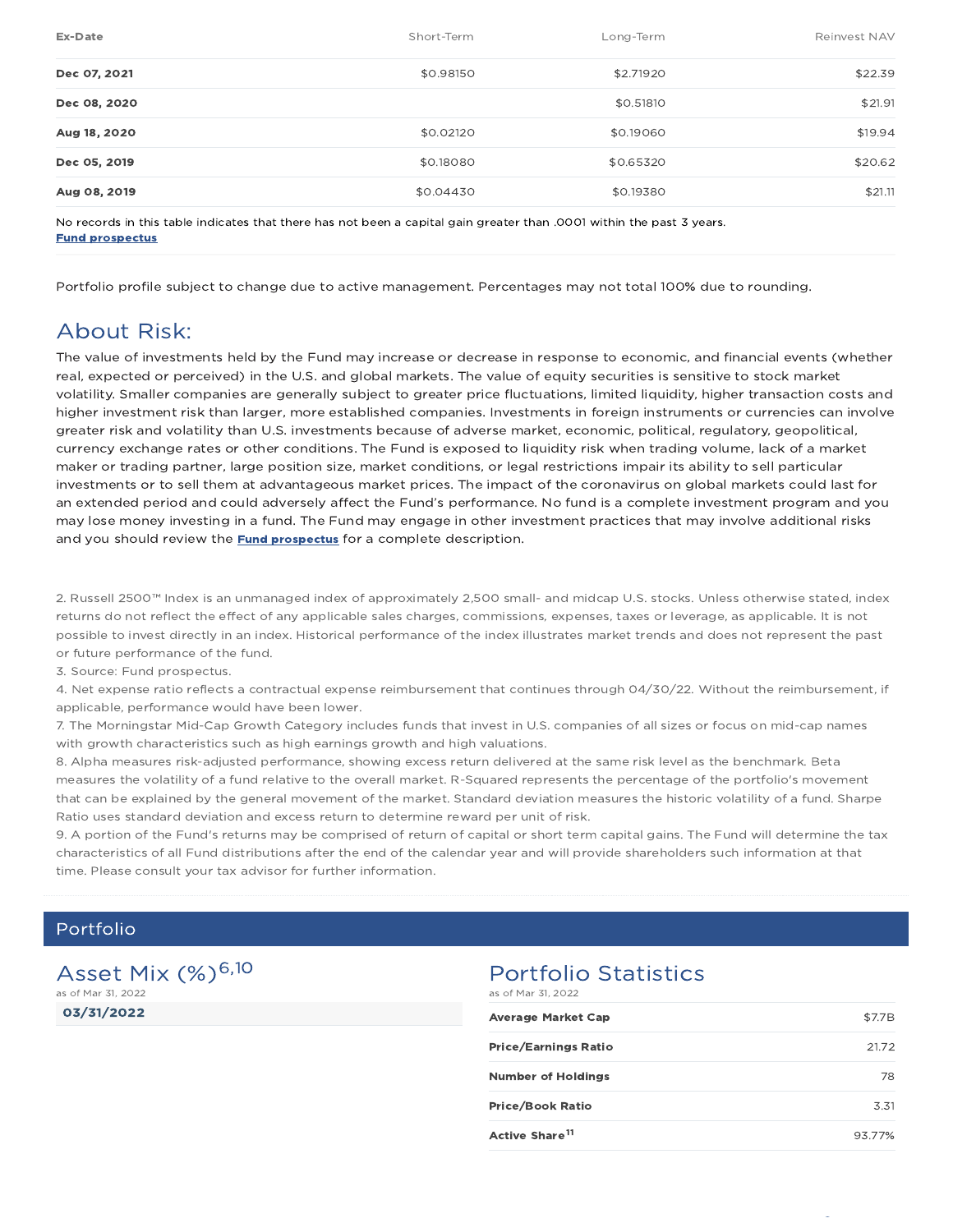

| <b>U.S. Common Stocks</b> | 99.99  |
|---------------------------|--------|
| Cash                      | O.O1   |
| Total                     | 100.00 |

# GICS Sector Breakdown (%)<sup>6</sup>

03/31/2022



| 2.33  | 2.73  |
|-------|-------|
| 14.83 | 10.86 |
| 3.00  | 3.14  |
| 0.28  | 5.66  |
| 17.88 | 14.79 |
| 14.55 | 12.83 |
| 19.08 | 16.42 |
| 13.90 | 15.84 |
| 4.82  | 6.20  |
| 7.08  | 8.83  |
| 2.23  | 2.72  |
| 0.01  |       |
|       |       |

# Fund Holdings (%)<sup>6,12</sup>

| <b>Holding</b>                       | % of Net Assets |
|--------------------------------------|-----------------|
| Performance Food Group Co            | 3.10%           |
| <b>CBIZ Inc</b>                      | 2.97%           |
| <b>Terminix Global Holdings Inc</b>  | 2.63%           |
| <b>Valvoline Inc</b>                 | 2.52%           |
| <b>Dorman Products Inc</b>           | 2.15%           |
| <b>Selective Insurance Group Inc</b> | 2.09%           |
| R1 RCM Inc                           | 2.06%           |
| <b>W R Berkley Corp</b>              | 2.05%           |
| <b>Commerce Bancshares Inc/MO</b>    | 1.99%           |
| <b>Cargurus Inc</b>                  | 1.95%           |
| <b>View All</b>                      |                 |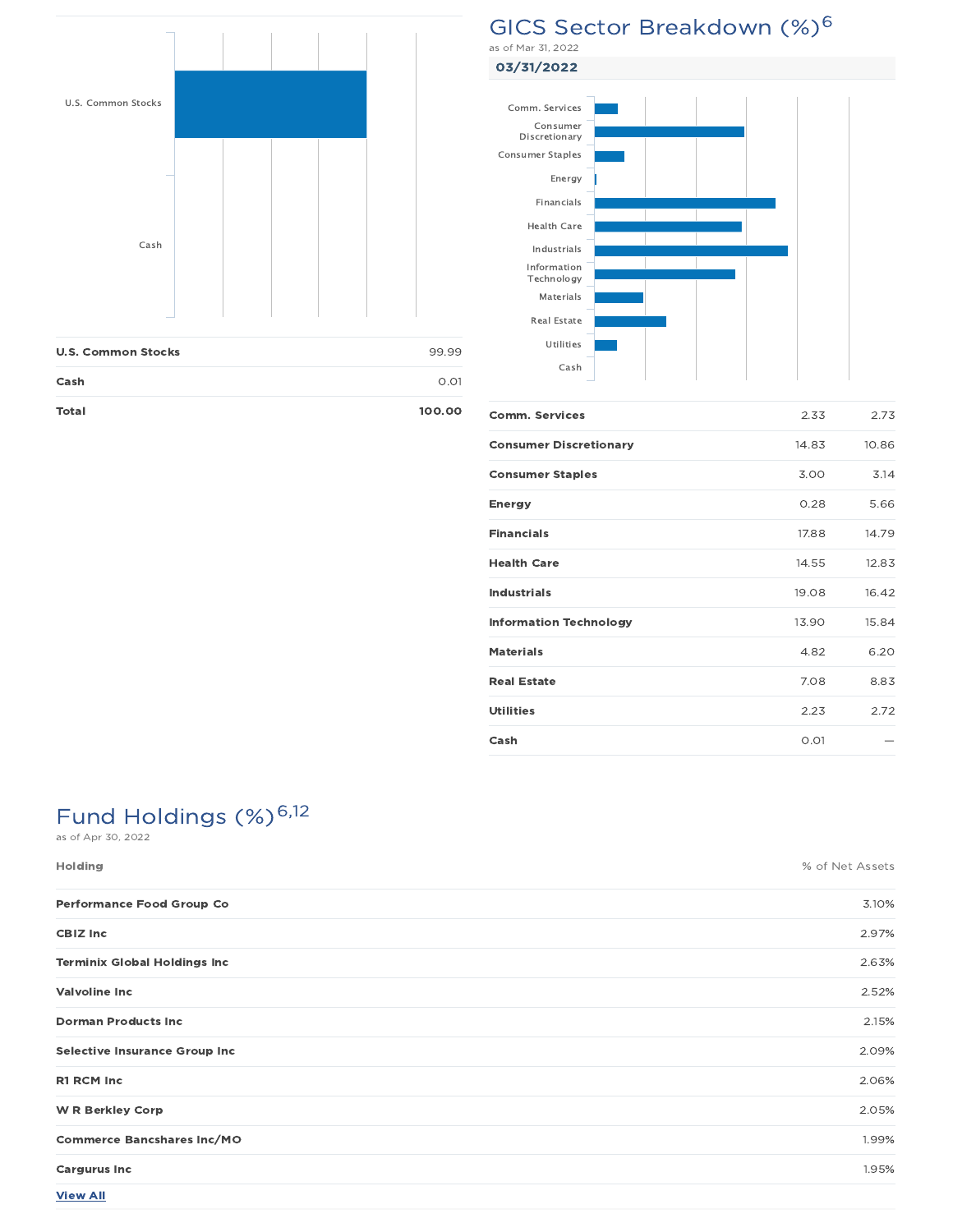Portfolio profile subject to change due to active management. Percentages may not total 100% due to rounding.

# About Risk:

The value of investments held by the Fund may increase or decrease in response to economic, and financial events (whether real, expected or perceived) in the U.S. and global markets. The value of equity securities is sensitive to stock market volatility. Smaller companies are generally subject to greater price fluctuations, limited liquidity, higher transaction costs and higher investment risk than larger, more established companies. Investments in foreign instruments or currencies can involve greater risk and volatility than U.S. investments because of adverse market, economic, political, regulatory, geopolitical, currency exchange rates or other conditions. The Fund is exposed to liquidity risk when trading volume, lack of a market maker or trading partner, large position size, market conditions, or legal restrictions impair its ability to sell particular investments or to sell them at advantageous market prices. The impact of the coronavirus on global markets could last for an extended period and could adversely affect the Fund's performance. No fund is a complete investment program and you may lose money investing in a fund. The Fund may engage in other investment practices that may involve additional risks and you should review the **Fund prospectus** for a complete description.

2. Russell 2500™ Index is an unmanaged index of approximately 2,500 small- and midcap U.S. stocks. Unless otherwise stated, index returns do not reflect the effect of any applicable sales charges, commissions, expenses, taxes or leverage, as applicable. It is not possible to invest directly in an index. Historical performance of the index illustrates market trends and does not represent the past or future performance of the fund.

6. Percent of total net assets.

10. A delay in transaction settlement may result in a negative cash position.

11. Active Share is a measure of the differentiation of the holdings of a portfolio from the holdings of its appropriate benchmark index. It is calculated as one half of the sum of the absolute value of the differences found between the portfolio weights and the benchmark weights.

12. The following list reflects unaudited securities holdings (excluding derivatives positions). Holdings information may differ if presented as of trade date. Due to rounding, holdings of less than 0.005% may show as 0.00%. Portfolio information subject to change due to active management.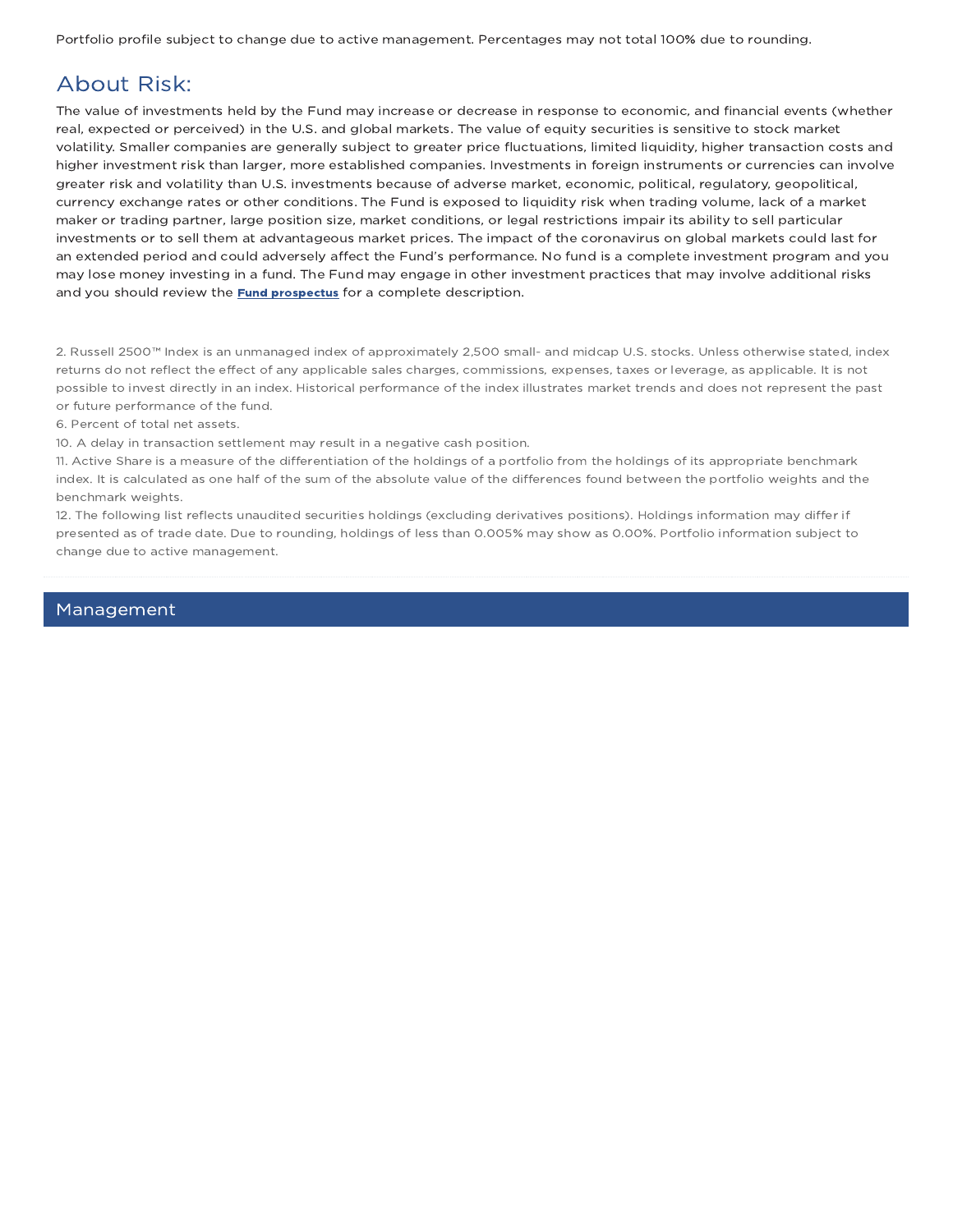

J. Griffith Noble, CFA Managing Director, Co-Head of US Small/Mid Cap Joined Eaton Vance 2012

#### Biography

Griff is a managing director of Morgan Stanley. He is Co-Head of the Eaton Vance U.S. Small/Midcap team and a portfolio manager. He is responsible for buy and sell decisions, portfolio construction and risk management for U.S. small- and midcap equity portfolios as well as coverage of the energy and industrials sectors. He is also a vice president and portfolio manager for Calvert Research and Management. He joined Eaton Vance in 2012. Morgan Stanley acquired Eaton Vance in March 2021.

Griff began his career in the investment management industry in 1996. Before joining Eaton Vance, he was an equity analyst with BlackRock, Inc. He was previously affiliated with Byram Capital Management, Emerson Investment Management, Deutsche Asset Management and Putnam Investments.

Griff earned a B.S. from the University of Vermont and an MBA from Babson College. He is a member of CFA Society Boston and is a CFA charterholder.

#### Education

- B.S. University of Vermont
- M.B.A. Babson College

#### Experience

• Managed Fund since 2015

#### Other funds managed

- Global Small-Cap Equity Fund
- Small-Cap Fund
- Tax-Managed Small-Cap Fund



Michael D. McLean, CFA Managing Director, Co-Head of US Small/Mid Cap Joined Eaton Vance 2001

#### Biography

Mike is a managing director of Morgan Stanley. He is Co-Head of the Eaton Vance U.S. Small/Midcap team and a portfolio manager. He is responsible for buy and sell decisions, portfolio construction and risk management for U.S. small- and midcap equity portfolios as well as coverage of the consumer discretionary and consumer staples sectors. He is also a vice president and portfolio manager for Calvert Research and Management. He began his career in the investment management industry with Eaton Vance in 2001. Morgan Stanley acquired Eaton Vance in March 2021.

Mike earned a B.S. from Providence College. He is a CFA charterholder.

#### Education

B.S. Providence College

#### Experience

Managed Fund since 2015

#### Other funds managed

- Global Small-Cap Equity Fund
- Small-Cap Fund
- Tax-Managed Small-Cap Fund

### Literature

### **Literature**

Fact Sheet Download - Last updated: Mar 31, 2022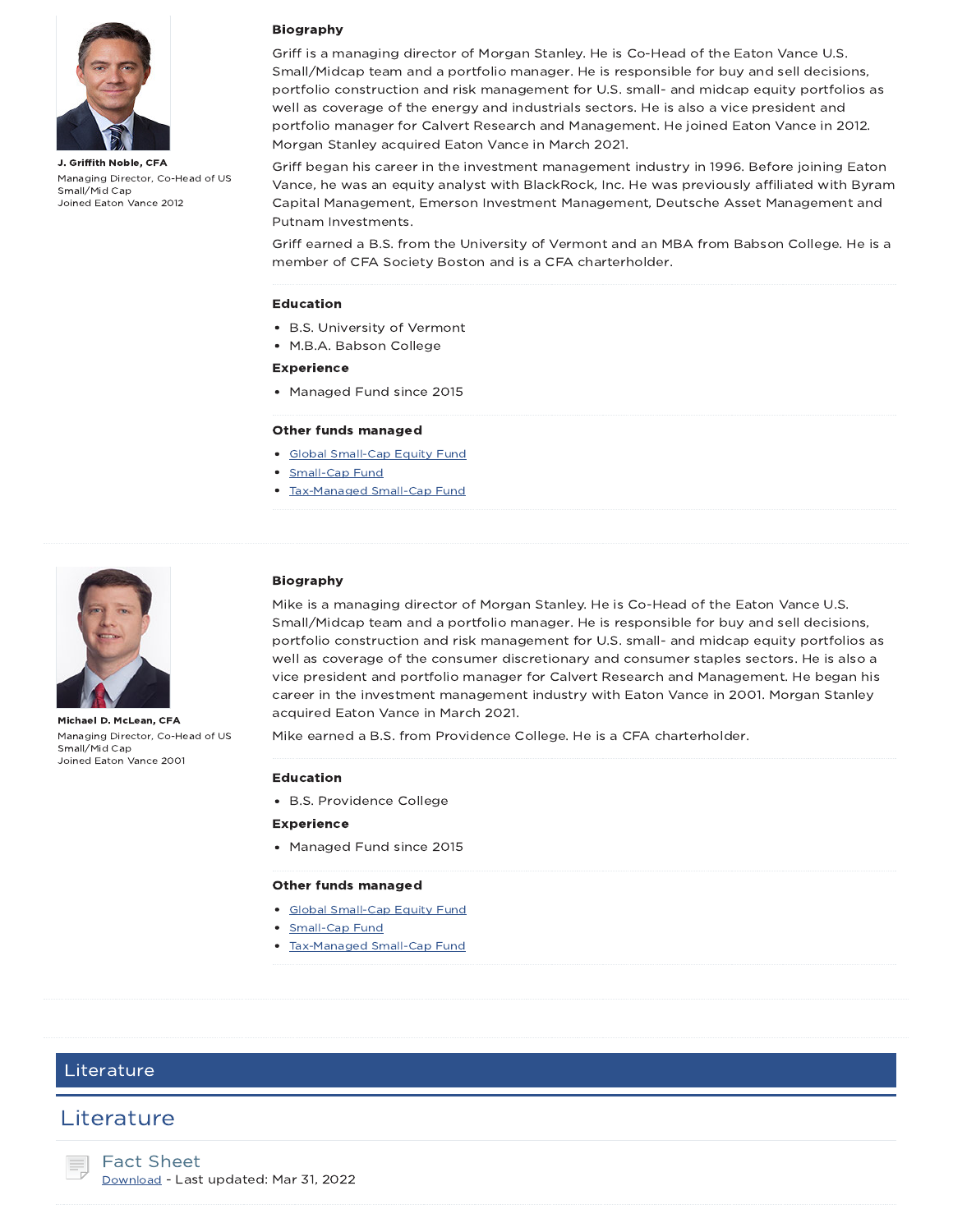| <b>Annual Report</b><br>Download - Last updated: Dec 31, 2021           |
|-------------------------------------------------------------------------|
| <b>Full Prospectus</b><br>Ħ,<br>Download - Last updated: May 1, 2022    |
| Q1 Holdings<br>Download - Last updated: Mar 31, 2022                    |
| Q3 Holdings<br>Download - Last updated: Sep 30, 2021                    |
| Holdings - Form N-PORT<br>Ħ,<br>Download                                |
| <b>SAI</b><br>Download - Last updated: May 1, 2022                      |
| Semi-Annual Report<br>Download - Last updated: Jun 30, 2021             |
| <b>Summary Prospectus</b><br>Ξ,<br>Download - Last updated: May 1, 2022 |

# **H** Eaton Vance





**HEADQUARTERS** Two International Place Boston, MA 02110

Eaton Vance Funds Parametric Funds Calvert Funds

**Investments** 

Separately Managed Accounts

Closed-End Funds and Term Trusts

### **Insights**

Advisory Blog Monthly Market Monitor Market Update Events<sup>2</sup> The Advisor Institute

## Taxes & Tools Investment Tax Center Tax Information Investment Tax Calculator

Laddered Investing Interest Rate Scenario Tool

Concentrated Stock Position **Calculator** 

Tax-Equivalent Yield Calculator

#### **Resources**

Forms & E-Delivery Mutual Funds & Abandoned Property DST Vision AdvisorCentral